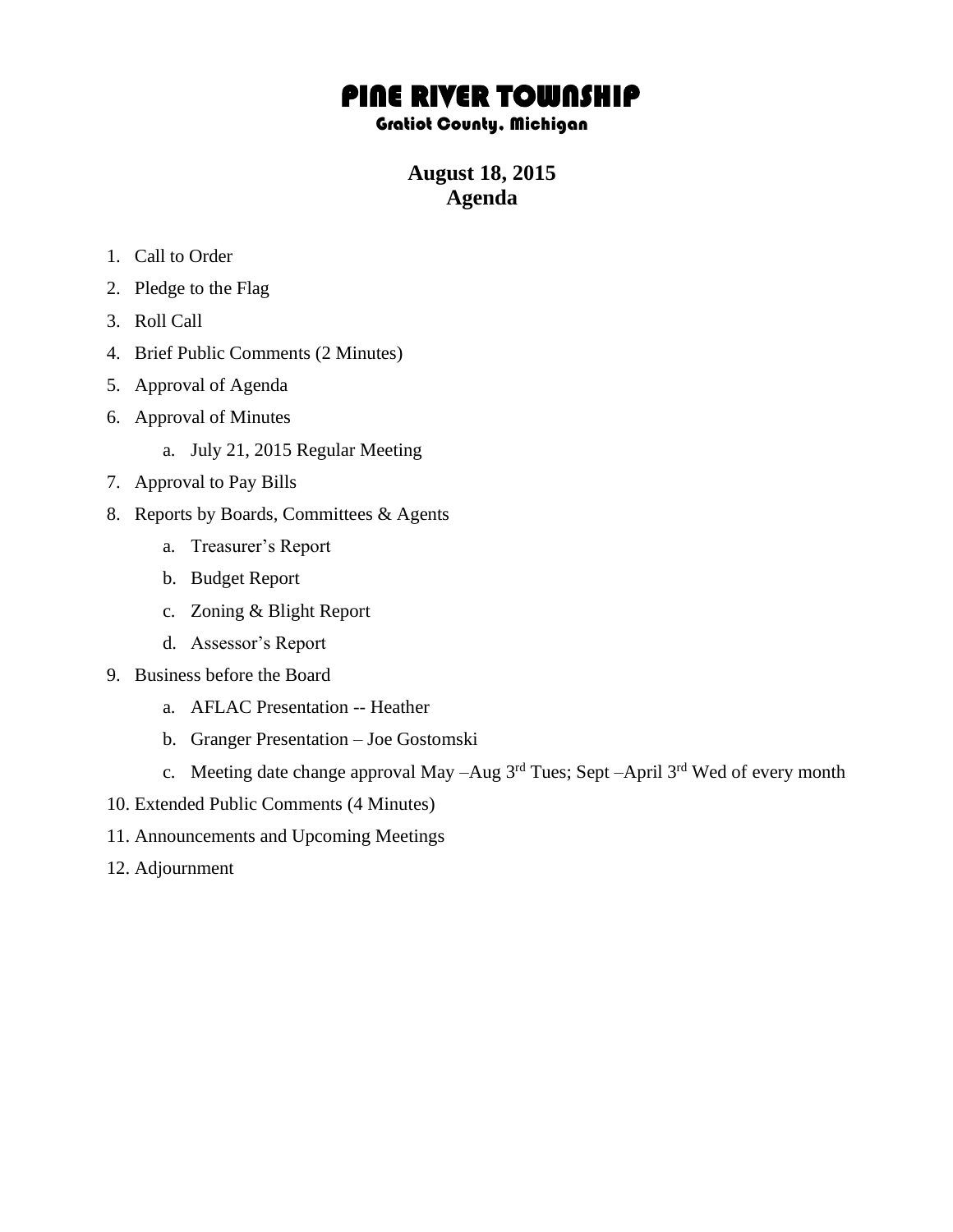## **MINUTES OF THE PINE RIVER TOWNSHIP BOARD MONTHLY MEETING AUGUST 18, 2015**

- 1. The regular monthly meeting of the Pine River Township Board was called to order at 7:00 pm by Supervisor Beeson at the Township Hall.
- 2. Pledge the flag: The board and the public said the pledge to the flag.
- 3. Roll Call: Baker: absent, Rademacher: present, Beeson: present, Moeggenborg: present, Best: present. (4) Board members present; (1) absent (Baker).
- 4. Brief Public comments (2 minutes): None.
- 5. Approval of Agenda: Motion by Moeggenborg: second by Best: to approve the Revised Agenda as presented [added 9d.; 9e.; 9f.]. All present board members approved. Motion carried 4-0.
- 6. Approval of Minutes:

Motion by Moeggenborg: second by Best: to approve the Regular Meeting Minutes of July 21, 2015. All present board members approved. Motion carried 4-0.

- 7. Approval to Pay Bills: Motion made by Best: second by Moeggenborg: to pay bills as presented in the amount of \$ 50,072.71. All present board members approved. Motion carried 4-0.
- 8. Reports by Boards, Committees & Agents
	- a. Treasurers Report Discussion; report placed on file.
	- b. Budget Report Discussion: report placed on file.
	- c. Zoning & Blight Officer Discussion: report placed on file
	- d. Assessor Report Discussion
	- e. Fire Board Report Discussion
- 9. Business before the Board
	- a. AFLAC Presentation Heather Childs Heather passed out a Benefit Packet that AFLAC offers and briefly explained what the \$ payout given by AFLAC for each occurrence under the various coverage's. If any Township employees are interested in signing up for AFLAC they can contact Heather.
	- b. Granger Presentation Joe Gostomski Joe explained how a single stream recycling program works and the guidelines that need to be followed by Township residents that participate in it. The Township Board will review the information given by Joe and consider putting in a recycling station at the Township Hall.